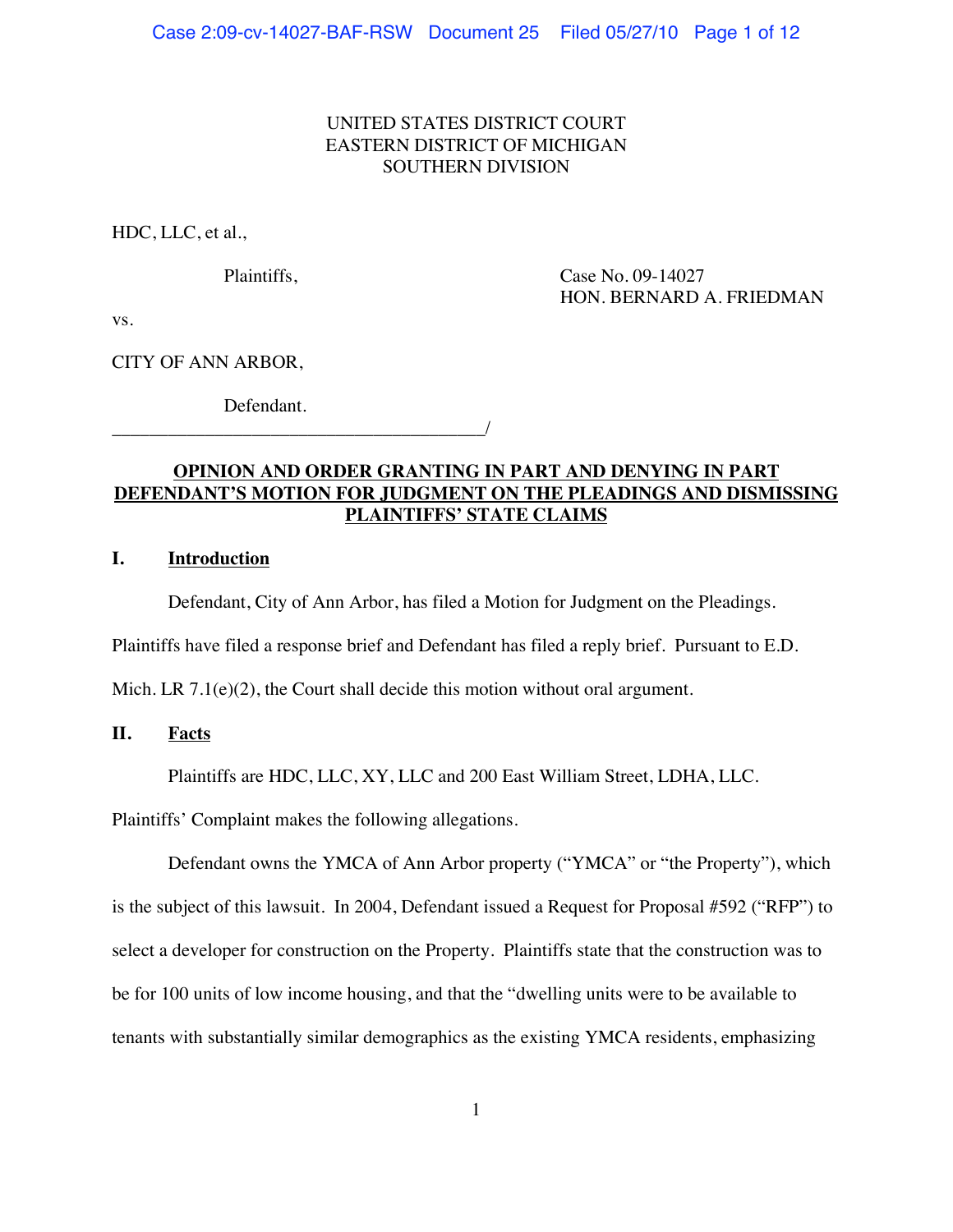### Case 2:09-cv-14027-BAF-RSW Document 25 Filed 05/27/10 Page 2 of 12

the need for supportive housing to persons of limited means with physical and mental impairments, as well as those with substance abuse problems." Cmplt. ¶ 10. The RFP's stated purpose noted that "[i]t is particularly difficult for individuals with mental and physical impairments to find secure housing, as well as those with substance abuse problems." Cmplt, Exh. 1., RFP pg. 2.

Plaintiff HDC submitted a proposal (the "Proposed Project") in response to the RFP, proposing to develop the Property and, in addition, the adjoining site owned and operated by the An Arbor Transportation Authority ("AATA"). Plaintiffs state that the "occupants of the affordable housing to be constructed pursuant to the Proposed Project were to be residents with, *inter alia*, a continuing mental or emotional impairment; and/or a documented substance abuse disorder; and/or chronic homelessness – any of which results in substantial and sustained care needs requiring supportive assistance, focusing on the areas of instrumental living skills and selfdirection, in order to maintain the residents' ability to live independently." Cmplt. ¶ 13.

In March, 2005, Plaintiff HDC was chosen by Defendant to develop the Proposed Project. Following Defendant's acceptance of HDC's proposal, HDC established Defendant XY, LLC to develop the Proposed Project and 200 East William Street, LDHA, LLC to be the developer and owner of the affordable housing portion of the Proposed Project.

Plaintiffs then informed Defendant that they intended to submit an application for affordable housing tax credits to MSHDA. Plaintiffs explained to Defendant that in order to secure the tax credits, and in order to proceed with certain other necessary approvals, Plaintiffs were required to provide evidence of "control" over the Property. After selecting Plaintiffs as the potential developer and purchaser of the Property through the RFP process, the parties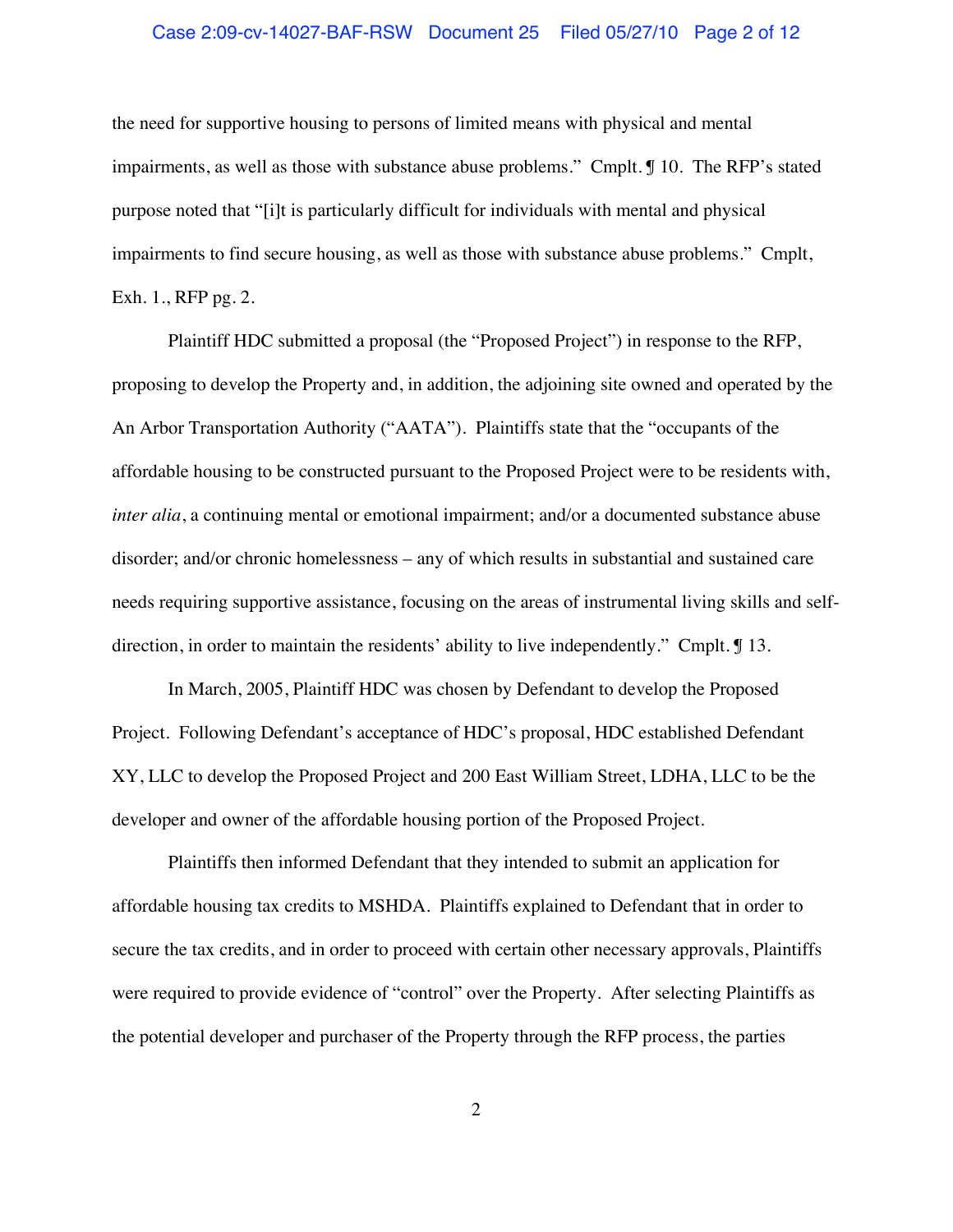### Case 2:09-cv-14027-BAF-RSW Document 25 Filed 05/27/10 Page 3 of 12

entered into an Option Agreement for Plaintiffs to purchase the property from Defendant. The Option Agreement, first entered into on September 6, 2005 served to satisfy MSHDA's land control requirement. Cmplt. ¶ 21. The Option Agreement granted Plaintiffs the option, under certain conditions, to purchase the Property for \$3.5 million.

During this time, the parties also worked on a Development Agreement to govern the site plan and construction of the Proposed Project, and a Supplemental Agreement to govern administration of the low income housing and associated supportive services.

Plaintiffs submitted their first tax credit application with MSHDA on September 15, 2005. The tax credits were not awarded to Plaintiffs. Meanwhile, Plaintiffs continued to work on other aspects of the development.

On March 13, 2006, the parties executed an Amendment to the Option Agreement (the "First Amendment"). Plaintiffs contend that the purpose of the First Amendment was to assist Plaintiffs in securing MSHDA tax credits by providing "the necessary evidence of land control documentation to MSHDA for the March 15, 2006 low income housing tax credit round. . ." Cmplt. ¶ 32. On March 15, 2006, Plaintiffs filed a second tax credit application with MSHDA. On September 14, 2006, the parties executed a Second Amendment to the Option Agreement (the "Second Amendment"), which extended the term of the original Option Agreement until February 13, 2007. Plaintiffs contend that the Second Amendment was entered into for the purpose of reflecting Plaintiffs' control over the land necessary to procure the tax credits.

On October 5, 2006, MSHDA awarded Plaintiffs the requested tax credits in excess of \$18,581,310.00. Cmplt. ¶ 38.

In October 2006, Plaintiffs notified Defendant that they wanted to modify the Proposed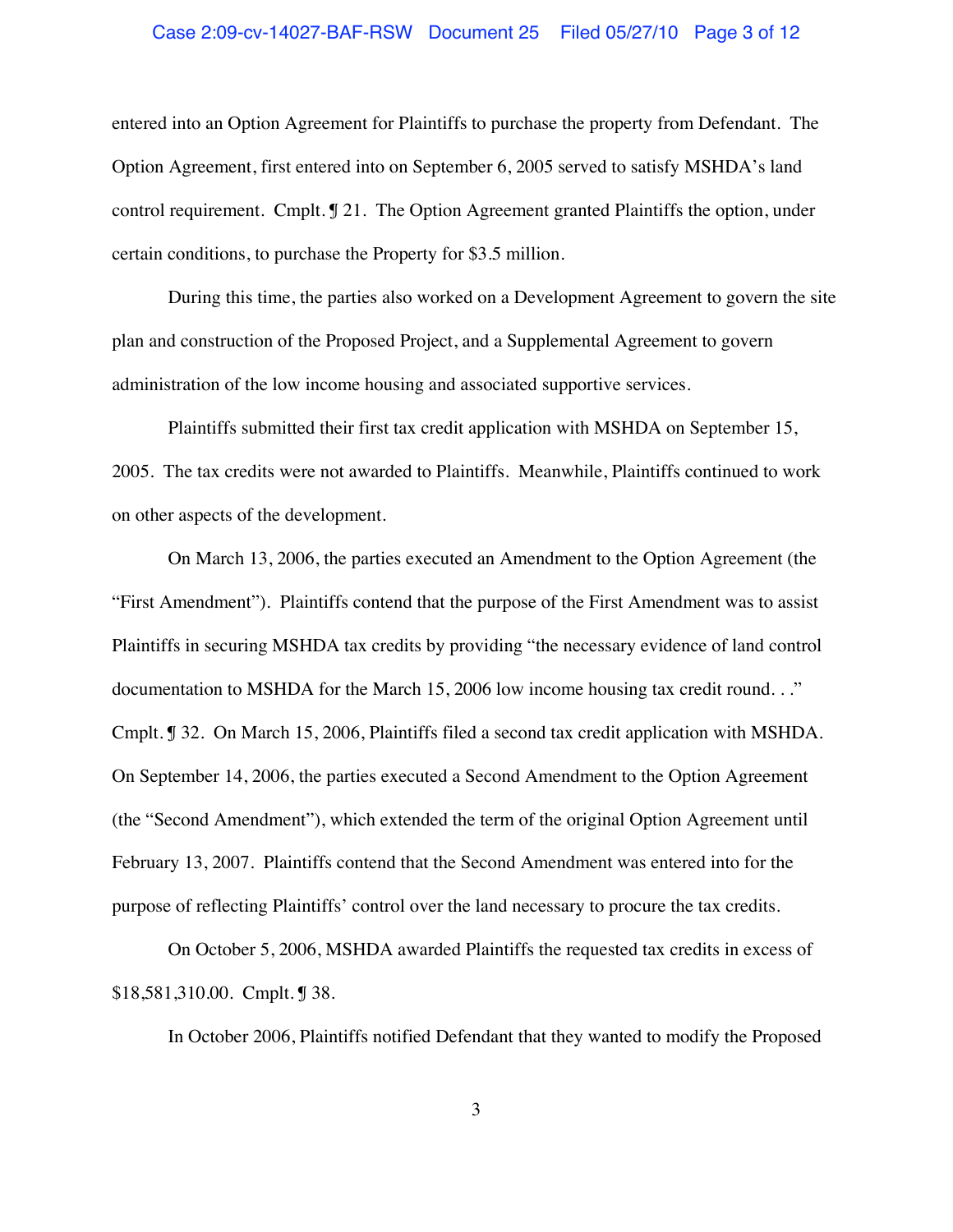### Case 2:09-cv-14027-BAF-RSW Document 25 Filed 05/27/10 Page 4 of 12

Project to include a hotel and a conference/banquet center and to eliminate the market rate housing and offices (the "Revised Project"). Plaintiffs state that they had difficulty receiving a response from the city, but in December 2006, they requested advice from the City's Mayor, who indicated that he thought the request had merit. Cmplt. ¶ 39. The City Commission ultimately approved the Revised Project in March 2007.

A Final Option Agreement was negotiated by the parties, and executed on October 12, 2007. The Final Option Agreement contained "Project Milestones" and "Project Goals" that Plaintiffs agreed to meet as a condition to Plaintiffs' purchase of the property. Cmplt. ¶ 52. By its terms, the Final Option Agreement was to expire if not exercised before March 15, 2008. Id.

One of the Milestones in the Final Option Agreement was the requirement that Plaintiffs submit a demolition and staging plan, and apply for demolition permits no later than October 15, 2007. Plaintiffs submitted the demolition and staging plan, and requested from the City the necessary forms to request demolition permits. At that point, Plaintiffs were advised that they could not apply for demolition permits because the City, and not the Plaintiffs, was the owner of the Property. Cmplt. ¶ 55. In effect, the City's Planning Department required Plaintiffs to own the Property before applying for the demolition permit, which was necessary to meet the Demolition Permit Milestone, but the City would not convey the Property to the Plaintiffs under the Final Option Agreement until the Plaintiffs met the Demolition Permit Milestone.

Plaintiffs then requested a modification of the Demolition Permit Milestone, which the City Council denied at its November 5, 2007 meeting. On November 6, 2007, Plaintiffs received correspondence from the City Attorney advising Plaintiffs that the Final Option Agreement had been terminated.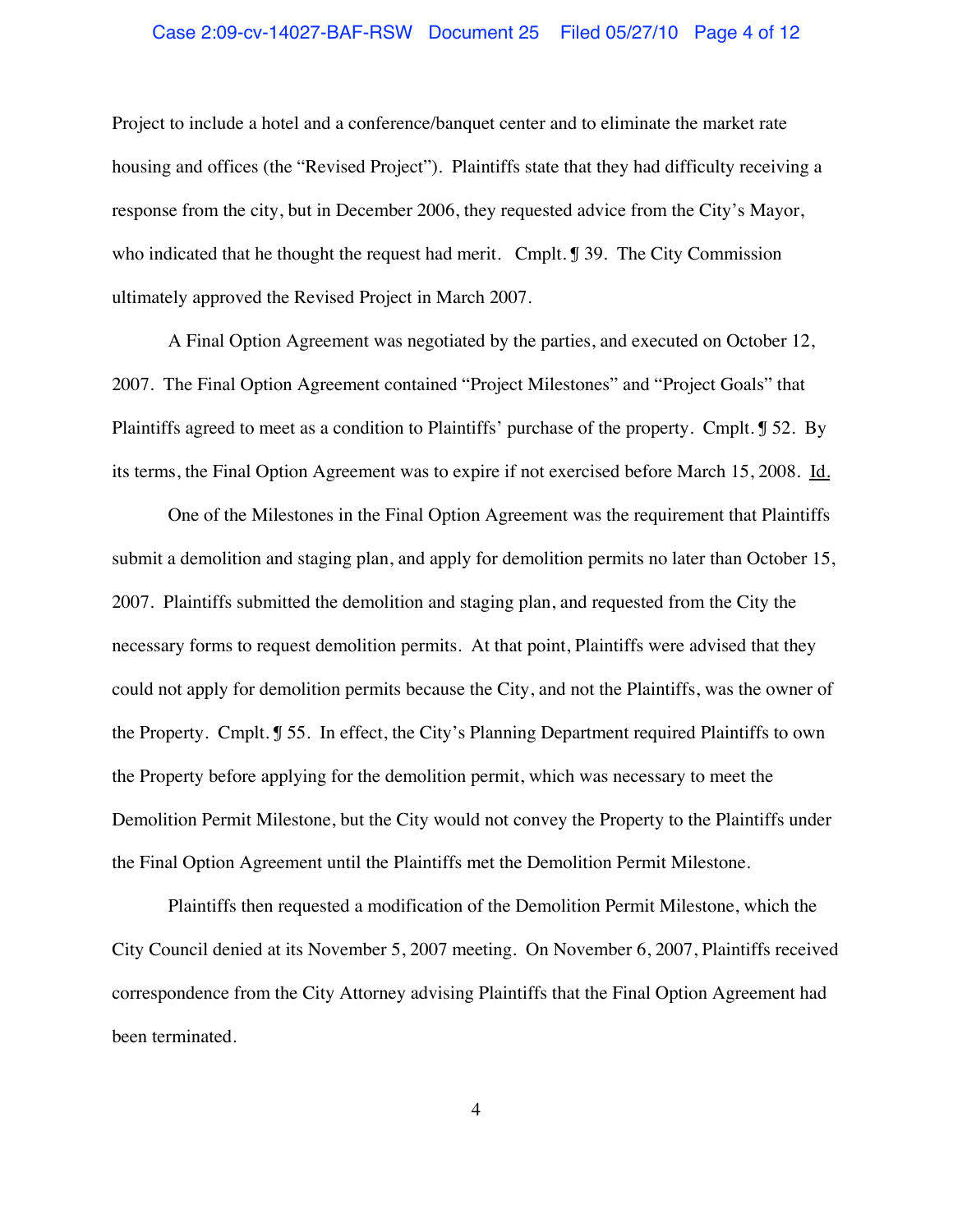Plaintiffs contend in their Complaint that:

The City's intentional delay, arbitrary refusals, and other machinations leading to the termination of the Final Option Agreement were motivated, *inter alia*, by (a) the City's desire to destroy the affordable housing project in downtown Ann Arbor in order to prevent recovering alcoholics/drug addicts and the mentally handicapped from residing at that location, (b) the City's desire to reallocate the Tax Credits to a different project/developer, and (c) the City's desire to sell the Property to another person or entity for an amount greater than that reflected in the Development Agreement.

Cmplt. ¶ 64.

## **III. Standard of Review**

Defendant's motion is filed pursuant to Fed. R. Civ. P. 12(c). Motions for judgment on

the pleadings pursuant to Fed. R. Civ. P. 12(c) are governed by the same standard as motions to

dismiss under Fed. R. Civ. P. 12(b)(6). Jelovsek v. Bredesen, 545 F.3d 431, 434 (6<sup>th</sup> Cir. 2008).

The Court must accept all factual allegations in the complaint as true, and construe the complaint

in a light most favorable to Plaintiffs. Bishop v. Lucent Techs., Inc., 520 F.3d 516, 519 ( $6<sup>th</sup>$  Cir.

2008).

"To survive a motion to dismiss, a complaint must contain sufficient factual matter,

accepted as true, to 'state a claim to relief that is plausible on its face.'" Ashcroft v. Iqbal, 129

S.Ct. 1937, 1949 (2009)(citing Bell Atlantic Corp. v. Twombly, 550 U.S. 544, 570 (2007)).

A claim has facial plausibility when the plaintiff pleads factual content that allows the court to draw the reasonable inference that the defendant is liable for the misconduct alleged. The plausibility standard is not akin to a "probability requirement," but it asks for more than a sheer possibility that a defendant has acted unlawfully. Where a complaint pleads facts that are "merely consistent with" a defendant's liability, it "stops short of the line between possibility and plausibility of 'entitlement to relief.'

Id. (citing Twombly, 550 U.S. at 556-557.

"[A] well-pleaded complaint may proceed even if it strikes a savvy judge that actual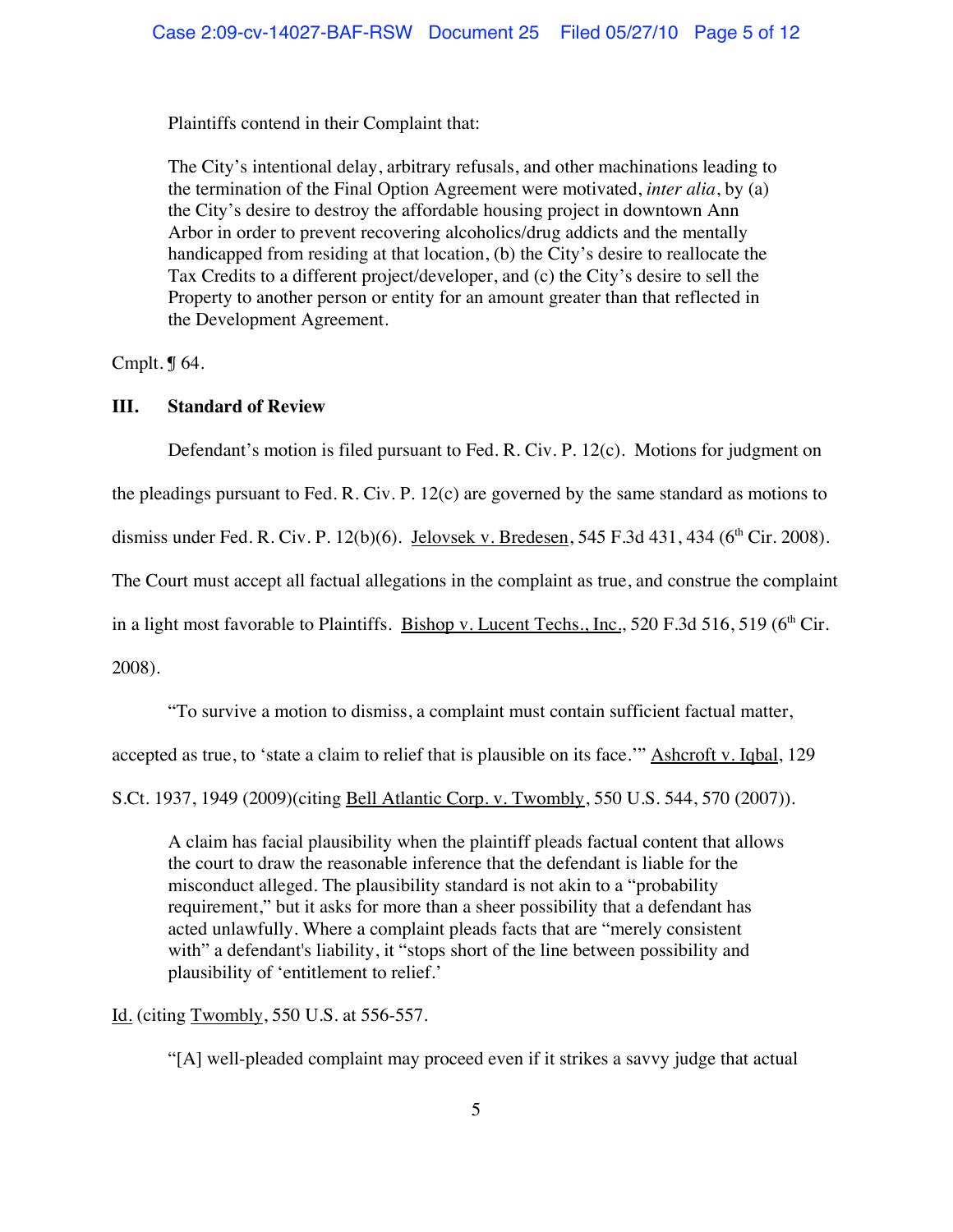### Case 2:09-cv-14027-BAF-RSW Document 25 Filed 05/27/10 Page 6 of 12

proof of those facts is improbable, and 'that a recovery is very remote and unlikely.'" Twombly, 550 U.S. at 556 (*citing* Scheuer v. Rhodes*,* 416 U.S. 232, 236 (1974).

#### **IV. Analysis**

#### **A. Fair Housing Act Claims**

Plaintiffs have filed a seven count Complaint. Counts I-III set forth Fair Housing Act ("FHA") claims based on the failure of the Proposed Project to reach fruition. Counts IV-VII are state law claims the parties' contracts and negotiations.

Defendant first argues that it is entitled to judgment on the pleadings on Plaintiffs' FHA claims set forth in Counts I-III of Plaintiffs' Complaint. Defendant contends that Plaintiffs have failed to plead sufficient facts in support of their claims, Plaintiffs' claims depend entirely on conclusory allegations and Plaintiffs do not state a plausible claim for relief.

Defendant asserts that Plaintiffs' FHA claims fail because the project at issue, as outlined in the RFP, specified only low-income housing, not housing for handicapped persons. In addition, Defendant states that Plaintiffs' Proposal described its "Target Population" in terms of income only, with no mention of disability, and that the MSHDA tax credits were only based on the presence of low-income housing. Defendant further argues that even if Plaintiffs can establish that the Proposed Project falls withing the scope of the FHA, Plaintiffs' FHA claims fail because Plaintiffs have failed to allege facts that state plausible claims for relief.

Plaintiffs disagree with Defendant's contentions, and point out that their Complaint contains numerous allegations that the Project was developed and intended for handicapped persons. In addition, as noted *supra*, the City's RFP stated that the Project was specified for the benefit of "individuals with mental and physical impairments. . . as well ss those with substance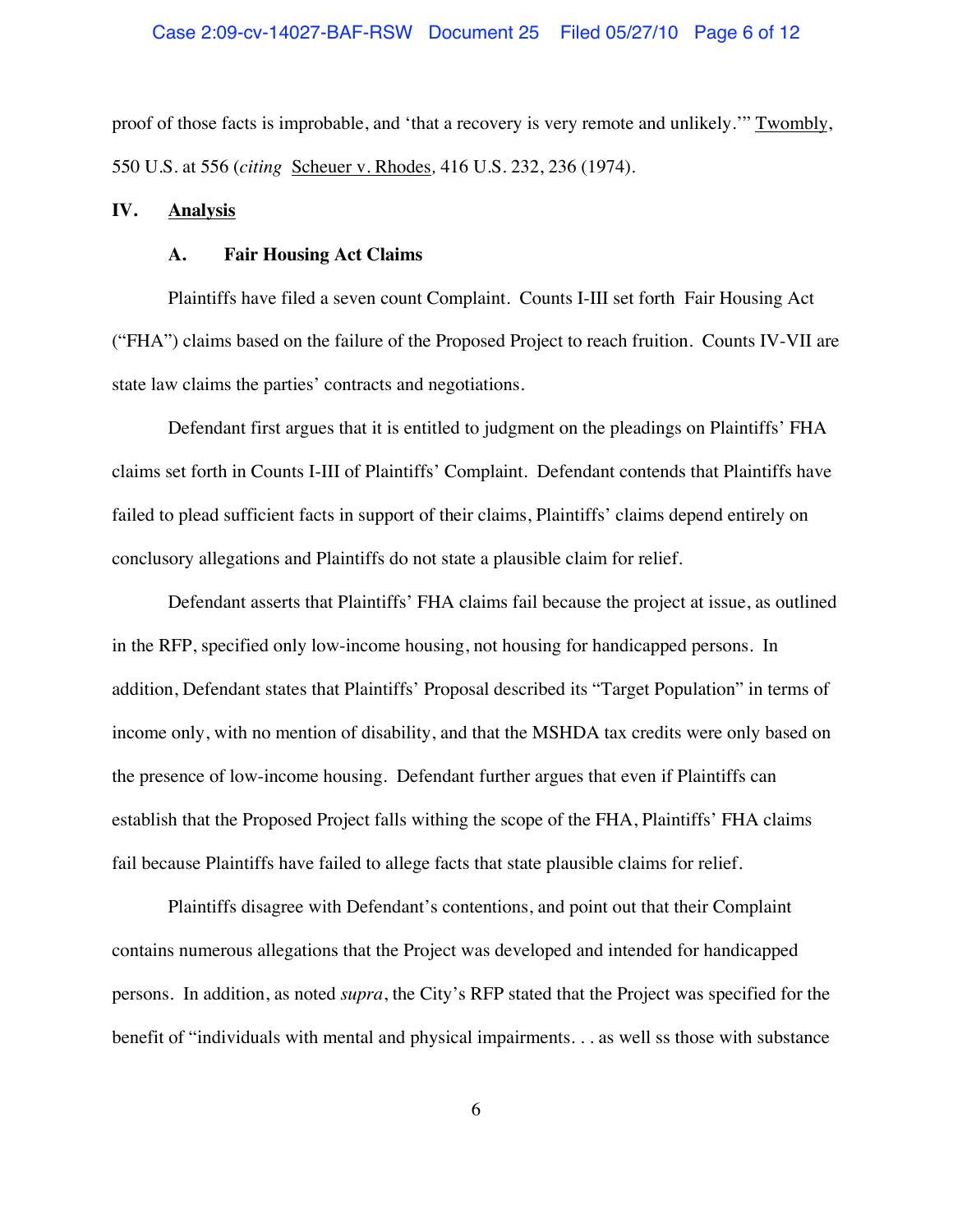### Case 2:09-cv-14027-BAF-RSW Document 25 Filed 05/27/10 Page 7 of 12

abuse problems."

Plaintiffs' FHA claims include disparate treatment (intentional discrimination), disparate impact (discriminatory effect), failure to make a reasonable accommodation, and interference with exercise of protected rights. Plaintiffs' disparate treatment and disparate impact claims fall under 42 U.S.C. §§ 3604, 3605. The FHA makes it unlawful to "make unavailable or deny" a dwelling "because of a handicap," or to "discriminate against any person in making available such transaction, or in the terms or conditions of such a transaction, because of . . . handicap. . ." 42 U.S.C. §§ 3604, 3605.

To avoid dismissal, a complaint must contain either direct or inferential allegations with respect to all material elements necessary to sustain a recovery under some viable legal theory. Twombly, 550 U.S. at 562. In order to survive a motion to dismiss, Plaintiffs must plead sufficient facts to allow the Court to draw a reasonable inference that Defendant acted with a discriminatory purpose. Lindsay v. Yates,  $498$  F.3d  $434$ ,  $439$  ( $6<sup>th</sup>$  Cir. 2007).

The Sixth Circuit has recently cited the *Iqbal* decision with favor, stating, "as the Supreme Court recently held, a complaint that includes conclusory allegations of discriminatory intent without additional supporting details does not sufficiently show that the pleader is entitled to relief. *See Ashcroft v. Iqbal, 129 S.Ct. 1937, 1950-51 (2009).* [Plaintiff's] claim can survive only if he pleaded facts supporting that conclusion." Nali v. Ekman, 2009 WL 4641737  $*3$  (6<sup>th</sup> Cir. 2009).

## **1. Disparate Treatment**

Here, Plaintiffs have made only conclusory allegations that Defendant's refusal to make an additional extension of the Option Agreement and/or make other concessions to allow the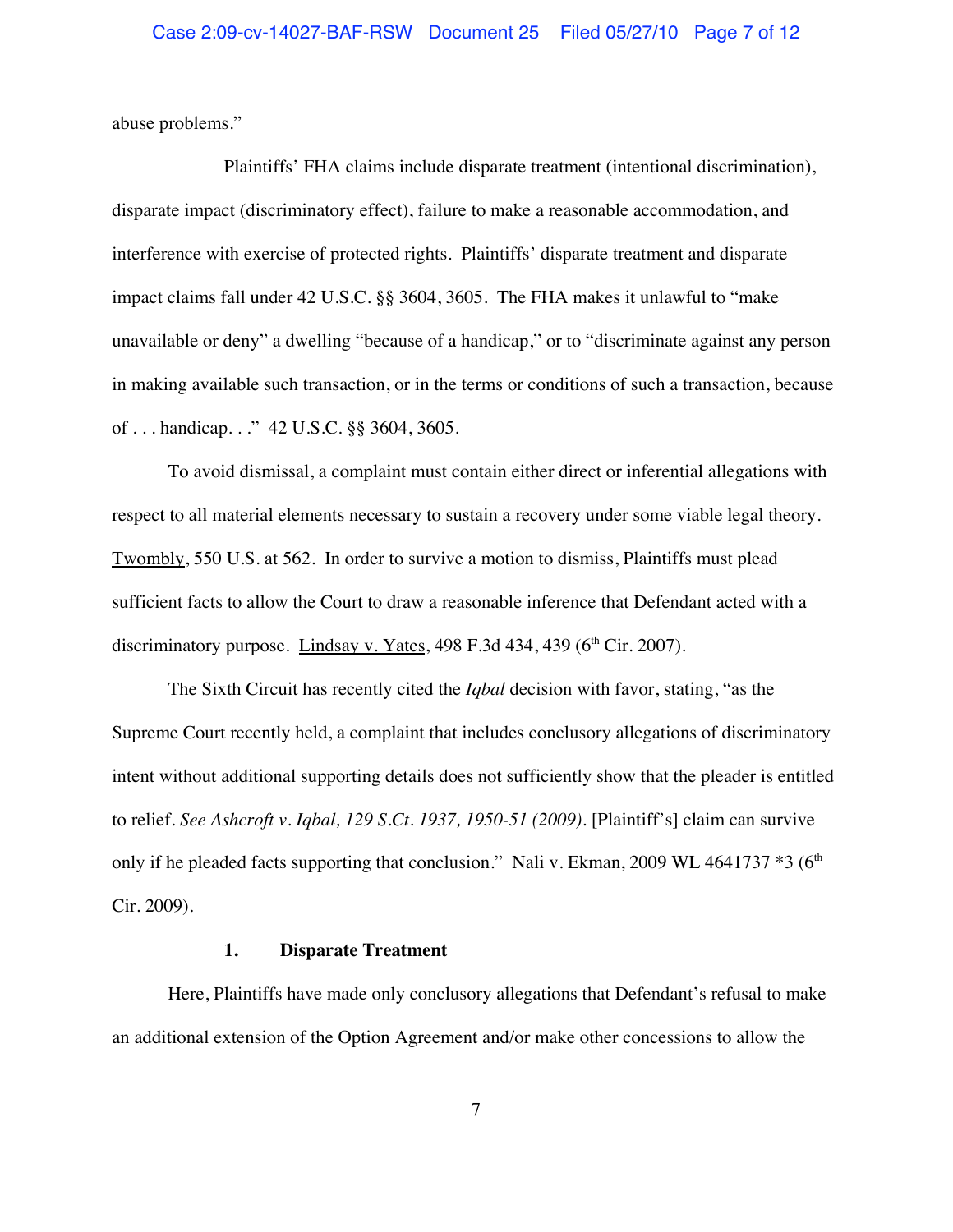### Case 2:09-cv-14027-BAF-RSW Document 25 Filed 05/27/10 Page 8 of 12

Proposed Project to come to fruition was based on a discriminatory animus. Plaintiffs' complaint contains multiple references to Defendant's "discriminatory intent," without further elaboration. The Complaint is devoid of any factual allegations to plausibly demonstrate a discriminatory state of mind, or to demonstrate that Defendant's refusal to make an additional extension of the Option Agreement and/or make other concessions demonstrates treatment of Plaintiffs that was different than that for projects for the benefit of non-FHA protected applicants.

Where there is an "obvious alternative explanation" for the challenged acts, other than the conclusory allegations stated in the Complaint, the Court must dismiss the Complaint. Iqbal, 129 S.Ct. at 1952. Here, the "obvious alternative explanation" is that Defendant made a business decision based on Plaintiffs' default with respect to the stated Milestones contained in the Final Option Agreement. Plaintiffs admit that they did not meet this Milestone, and that they admitted this default to the City Council. Further demonstrating a lack of discriminatory intent is the fact that the deadline for the Milestone at issue was negotiated and agreed to by Plaintiffs. Plaintiffs were fully aware of their obligations under the Option Agreement, and Defendant's decision to enforce the ramifications of non-compliance can plausibly be described as a business decision. The conclusory allegation that it was motivated by a discriminatory animus is not sufficient to defeat a motion to dismiss.

#### **2. Disparate Impact**

Plaintiffs' disparate impact claim states that "[t]he conduct of the City also actually and predictably resulted in a disparate impact, namely the denial of housing opportunities for handicapped persons located in the region." Cmplt. IJ 74, 85, 93. However, Plaintiffs do not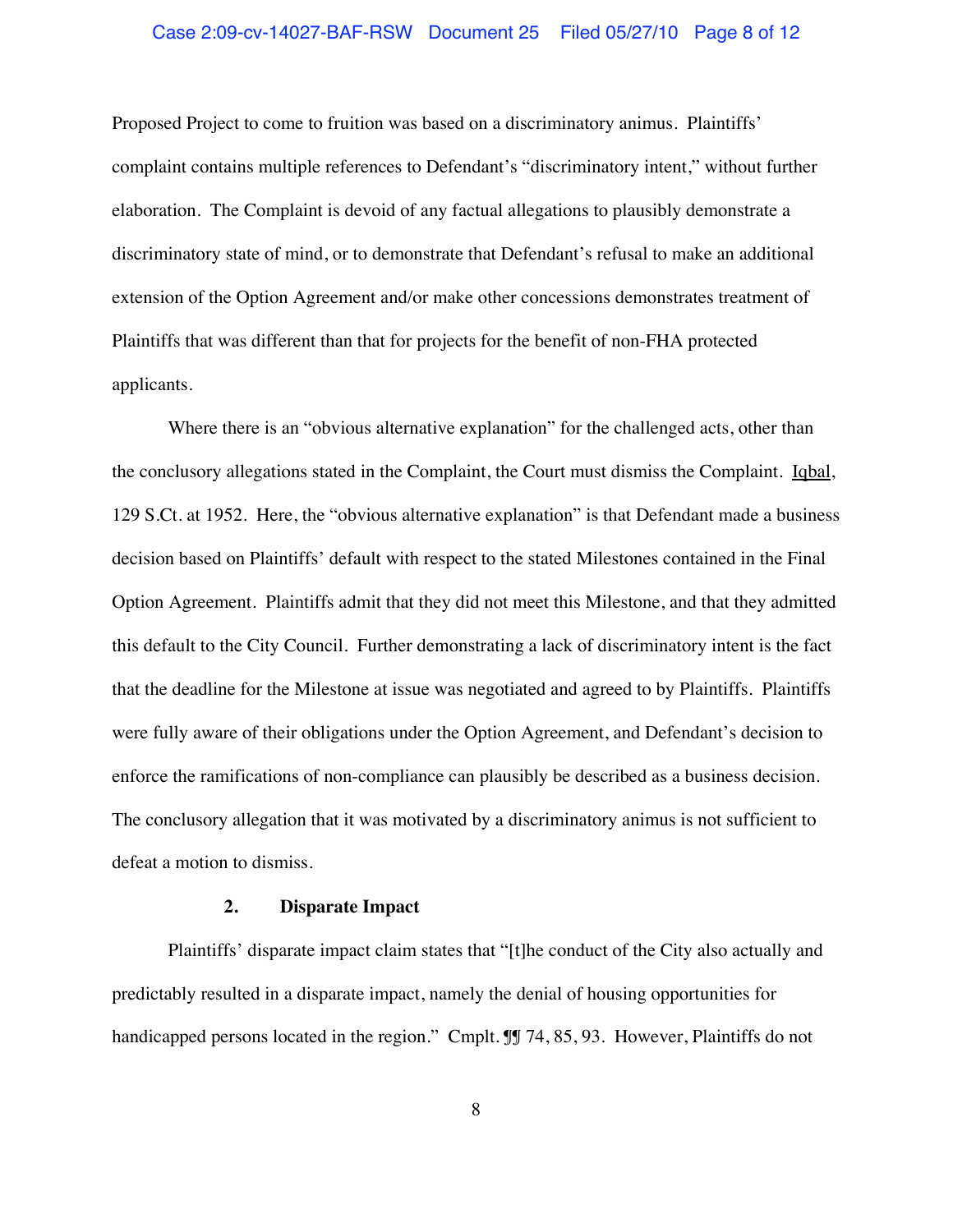### Case 2:09-cv-14027-BAF-RSW Document 25 Filed 05/27/10 Page 9 of 12

provide any specific factual allegations from which the Court can infer that the City's refusal to further extend the Option Agreement had any impact upon handicapped persons, let alone a *disparate* impact, that would support a FHA claim.

While the RFP's stated purpose noted that "it is particularly difficult for individuals with mental and physical impairments to find secure housing, as well as those with substance abuse problems," the only actual requirement for potential residents of the Proposed Project was low income. Cmplt, Exh. 1., RFP pp. 2, 7-8, 16. Therefore, Plaintiffs can only present speculation about the handicapped status of the hypothetical tenants, and can not make a plausible claim regarding the alleged impact of the failure of the Proposed Project on handicapped persons. In addition, while Plaintiffs may be able to argue that the hypothetical handicapped tenants would be negatively impacted by the failure of the Proposed Project to go forward, they have not plead that the hypothetical handicapped tenants would suffer an impact different from, or more burdensome than, other potential future tenants. It is not enough for Plaintiffs to simply allege that there is a disparate impact on the allegedly affected group. They must identify, with specificity, what the impact is, and how it is more burdensome than the impact on other nonprotected groups. Smith v. City of Jackson, Miss., 544 U.S. 228, 241 (2005). Plaintiffs' allegations on this claim are not sufficient to defeat a motion to dismiss.

#### **3. Reasonable Accommodation Claim**

Defendant next argues that Plaintiffs' reasonable accommodation claim fails because Plaintiffs do not allege that they sought an accommodation necessitated by a disability, and they can not allege that the denial of the extension request impacted handicapped persons by reason of their handicap. Plaintiffs do not respond to this argument in their response brief. The Court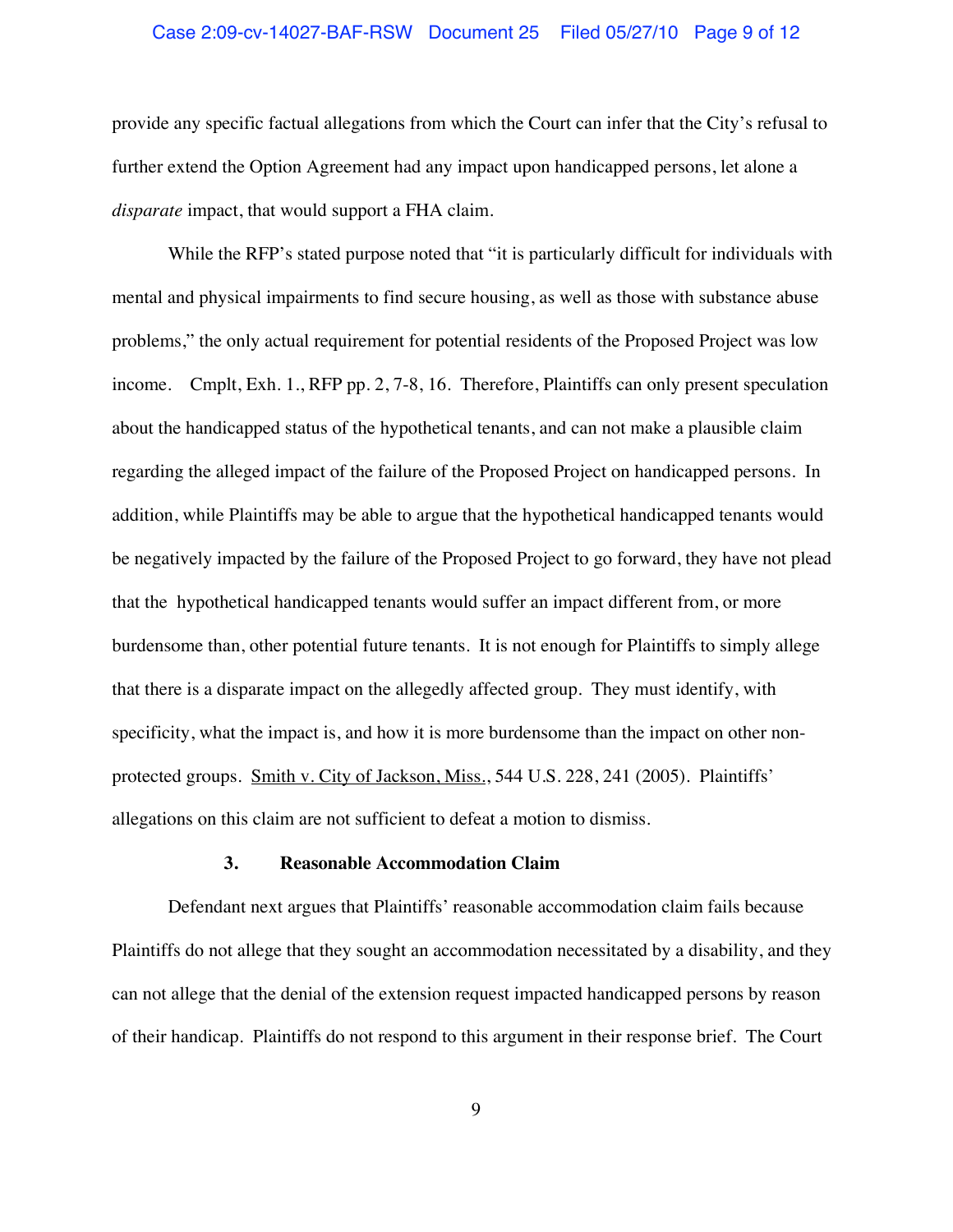### Case 2:09-cv-14027-BAF-RSW Document 25 Filed 05/27/10 Page 10 of 12

finds that Plaintiffs have not alleged any nexus between the requested extension and a disability, and grants Defendant's motion on this claim.

#### **4. Plaintiffs' Claim of Violation of 42 U.S.C. § 3617**

Plaintiffs' final FHA claim arises under 42 U.S.C. § 3617, which makes it unlawful to "coerce, intimidate, threaten, or interfere with any person in the exercise or enjoyment of, or on account of his having exercised or enjoyed, or on account of his having aided or encouraged any other person in the exercise or enjoyment of, any right granted or protected by [42 U.S.C. §§ 3603, 3604, 3605 or 3606]."

The Sixth Circuit requires a showing of "discriminatory animus" to support a claim under § 3617 of the FHA. Campbell v. Robb, 162 Fed. Appx. 460, 474-474 (6<sup>th</sup> Cir. 2006)(*citing* Mich. Prot. & Advocacy Serv., 18 F.3d 337, 347 ( $6<sup>th</sup>$  Cir. 1994). Here, Plaintiffs have made no such showing. As explained above, Plaintiffs fail to plead factual allegations plausibly showing discriminatory intent, rather than only conclusory statements. The City's decision not to issue an additional extension of the Option Agreement does not in itself demonstrate discriminatory animus. Additionally, the terms of the Option Agreement itself does not demonstrate discriminatory animus. The Option Agreement was not a one-sided agreement; it was negotiated by and signed by both parties. If Plaintiffs now feel that its terms were unfair, then that is the result of flawed negotiations between sophisticated parties, and can not plausibly be imputed to a discriminatory intent.

### **B. State Claims**

The remaining issue before this Court concerns the disposition of the state law claims. Defendant next argues that Plaintiffs' state claims should be dismissed, or in the alternative,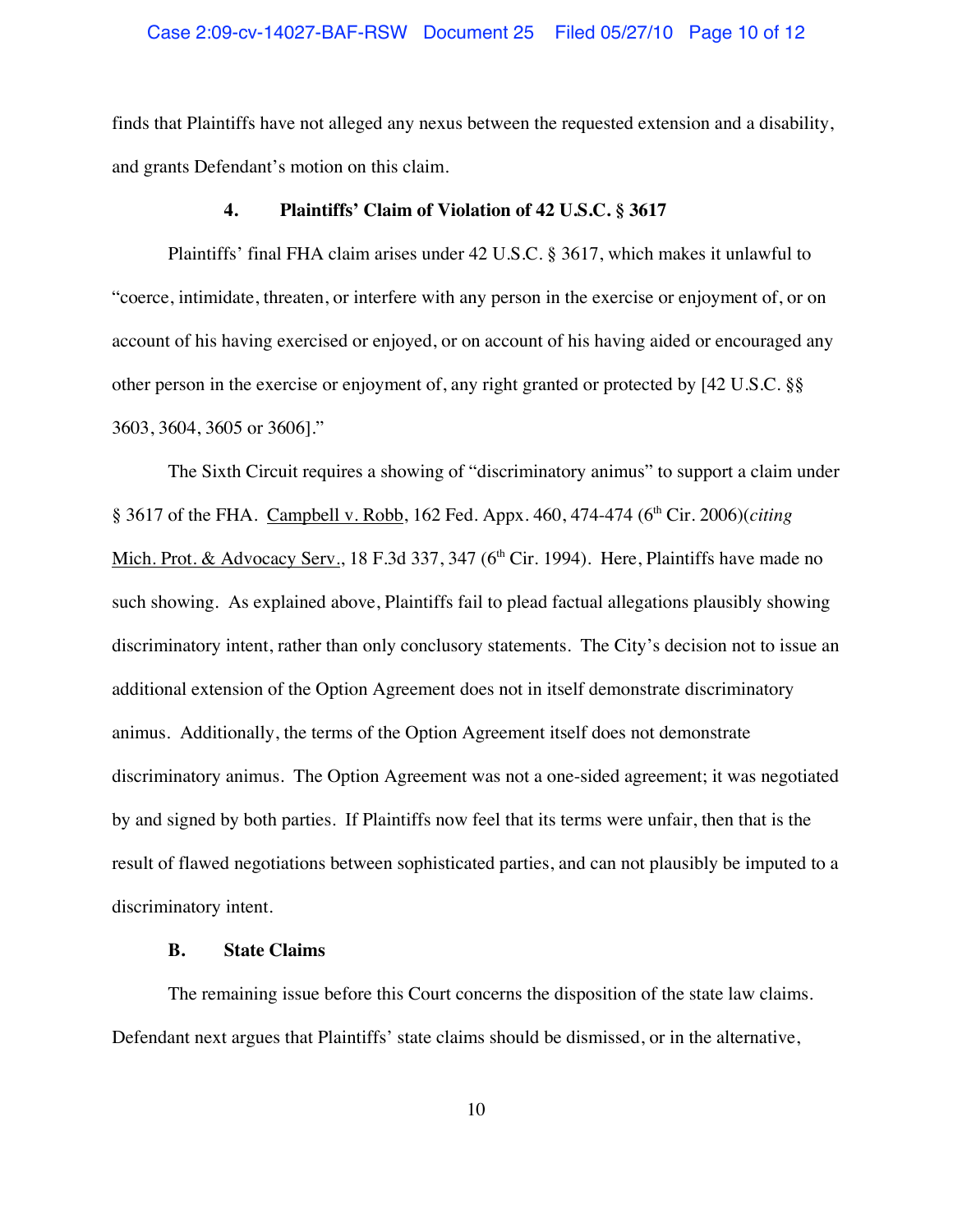Defendant is entitled to judgment on the pleadings as to those claims.

"The three prerequisites for the existence of pendent jurisdiction are (1) the federal claim must have substance sufficient to confer subject matter jurisdiction on the court; (2) the state and federal claims must derive from a common nucleus of operative fact; and (3) the plaintiff's claims are such that he would ordinarily be expected to try them all in one judicial proceeding." Transcontinental Leasing, Inc. v. Michigan Nat'l Bank, 738 F.2d 163, 165-66 (6th Cir.1984). "It is generally recognized that where, as in this case, federal issues are dismissed before trial, district courts should decline to exercise pendent jurisdiction over state law claims." Gaff v. Federal Deposit Ins. Corp., 814 F.2d 311, 319 (6<sup>th</sup> Cir. 1987)(*citing* United Mine Workers v. Gibbs, 383 U.S. 715 (1966); Nash & Assocs., Inc. v. Lum's of Ohio, Inc., 484 F.2d 392, 396 (6th Cir.1973); Burt v. Blue Shield, 591 F.Supp. 755, 759 (S.D.Ohio 1984)). "In fact, the Second Circuit has gone so far as to state that 'the retention of jurisdiction for trial of a pendent state law claim on the basis of a federal question claim already disposed of by a Rule 12(b)(6) motion would be an abuse of discretion absent unusual circumstances.'" Id. (*citing* Nolan v. Meyer, 520 F.2d 1276, 1280 (2d Cir. 1975)).

Here, where the Court finds that judgment on the pleadings of the federal issues is appropriate, it declines to exercise pendent jurisdiction over Plaintiffs' state law claims. Accordingly, dismissal of Plaintiffs' state law claims is appropriate.

**V. Order**

Accordingly,

IT IS ORDERED that Defendant's Motion for Judgment on the Pleadings is GRANTED IN PART and DENIED IN PART.